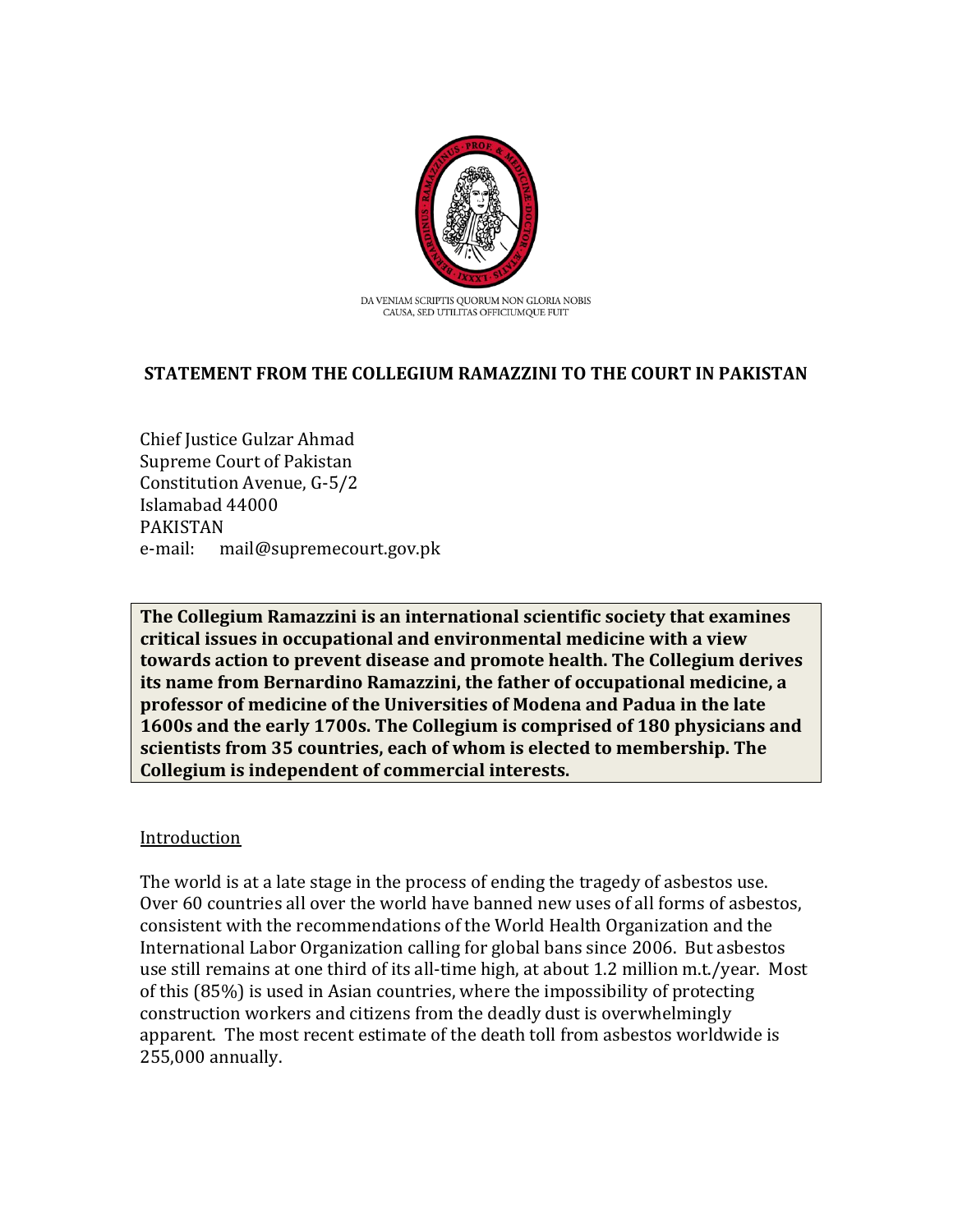The last of the global asbestos corporations got out of the business in 1999, leaving the industry to national and a few regional companies. The worldwide industry coordinates its messaging with propaganda largely directed by the asbestos mining companies serving the world market from Russia and Kazakhstan. The Russian government strongly supports the asbestos trade, even using trade pressures over rice from Thailand and tea from Sri Lanka to discourage these countries from banning asbestos. In Vietnam, Russian and Kazakh asbestos interests have bought roofing plants and organized a trade association to oppose government efforts to ban asbestos in fiber-cement roofing. Asbestos mining interests also hired a spy to conduct surveillance of public health workers who were trying to ban asbestos and obtain compensation for asbestos victims in Asian countries.

#### The Problem

At least 90 percent of all asbestos used worldwide is in construction materials, asbestos-cement sheet (including corrugated roofing and flat sheets), pipe, and water storage tanks. In moving to ban asbestos, Thai authorities have found that non-asbestos roof tiles cost only 10 percent more than asbestos and increase the cost of building a town house by only US\$65, less than one percent of the total construction cost. The volume of scrap asbestos building waste from demolished structures in Japan will exceed 1 million tons/year for the first quarter of this century. Brazilian economists calculate that the initial price advantage of asbestos construction materials is more than offset by the added cost of hazardous waste disposal at the end of the product life cycle, under regulations now in effect in Brazil. This information on the technical and economic basis for banning asbestos was published by the World Health Organization (1).

Construction materials are of particular concern, because of the large number of workers in the construction trades, the difficulty of instituting control measures, and the continuing threat posed by in-place materials that eventually require alterations, repair, and disposal. Very high levels of airborne asbestos have been recorded where power tools were used to cut asbestos-cement (A-C) products. Renovations and repairs in buildings containing A-C materials can also endanger building occupants. In many countries today, these materials are removed only at great cost by specially trained and certified workers wearing full enclosure protective clothing "space suits"; the careful disposal of the asbestos waste material creates another enormous problem, as buildings age and have to be demolished.

The airborne concentrations of asbestos that construction workers experience, using power tools to cut A-C pipe and sheet, can be extremely high, over 250 fibres/cc. This contrasts with daily average occupational exposure limits of 0.1 f/cc in many countries and a short-term peak exposure limit in the US of 1.0 f/cc. The demolition of A-C wall panels and other structural elements can cause very high exposures for workers and building occupants, while causing long-term contamination in buildings and surrounding areas. Maintenance work on A-C pipes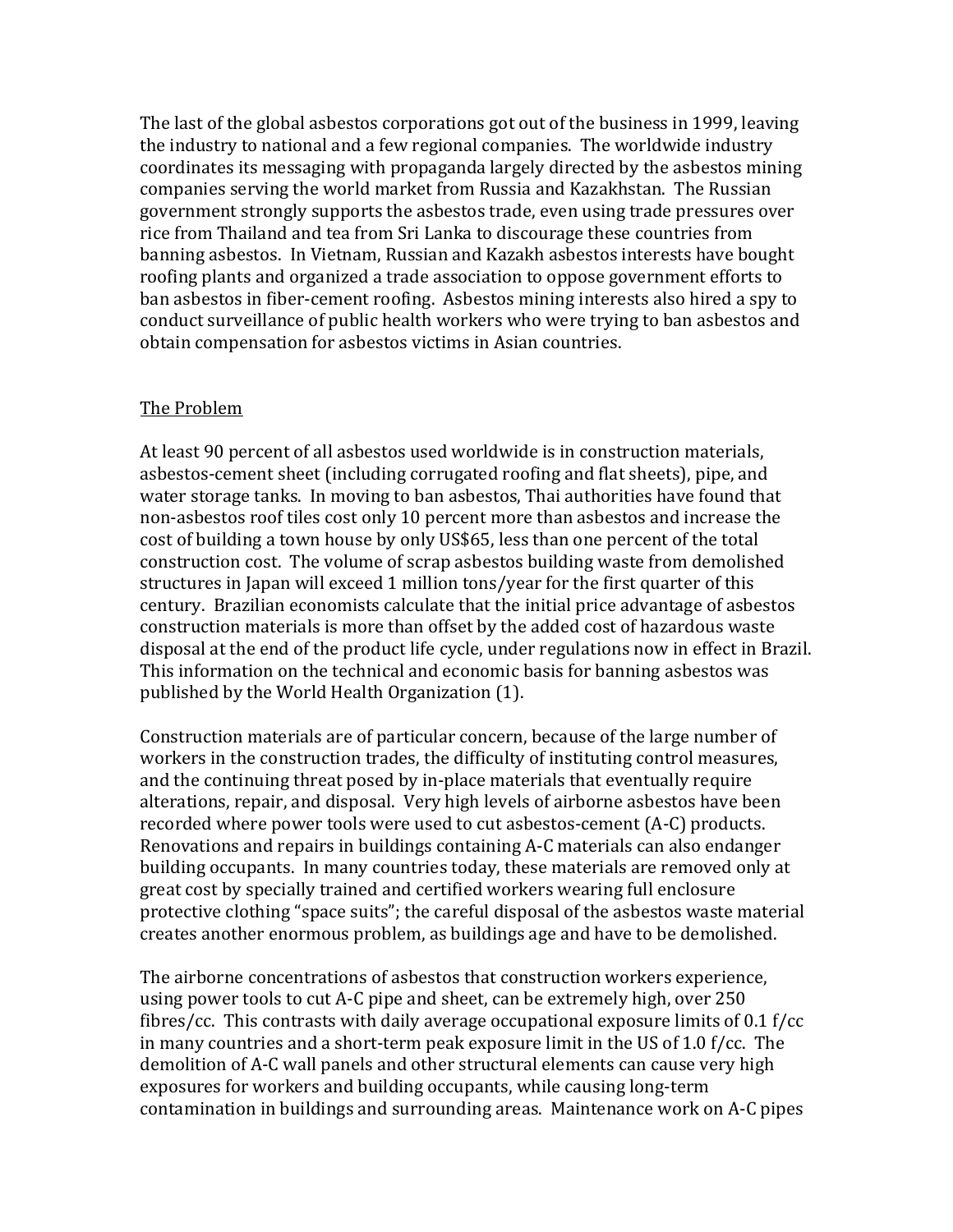entails danger for utility workers throughout the service life of the pipes. The use of high-speed disc cutters created exposures averaging 92 f/cc for workers repairing underground A-C pipes. The World Trade Organization, in supporting the right of France to ban asbestos, rejected the claim that "controlled use" of asbestoscontaining construction materials is realistic (2).

There are dangers throughout the life cycle of asbestos used in construction materials. The World Bank has described this, in urging the use of safer building materials (3):

*"From the industrial hygiene viewpoint, asbestos creates a chain of exposure from the time it is mined until it returns to the earth at the landfill or an unauthorized disposal site. At each link in the chain, occupational and community exposures co-exist. Workers in the mines are exposed to the fibres while extracting the ore; their families breathe fibres bought home on their work clothes. Workers in the mills and factories process the fibre and manufacture products with it; their families are also secondarily exposed. Communities around the mines, mills and factories are contaminated with their wastes; children play on tailings piles and in contaminated schoolyards; transportation of fibre and products contaminates roads and right-of-ways. Tradesmen who install, repair and remove asbestos-containing materials are exposed in the course of their work, as are bystanders in the absence of proper controls. Disposal of asbestos wastes from any step in this sequence not only exposes the workers handling the wastes but also local residents when fibres become airborne due to insufficient covering and erosion control. Finally, the cycle is often repeated when discarded material is scavenged and re-used in the absence of measures to remove asbestos-containing materials from the waste stream and dispose of them properly."*

Chrysotile asbestos accounts for over 95 percent of all the asbestos ever used, and it is the only type in international trade for the past 20 years. International authorities have concluded that chrysotile asbestos causes cancer and that no level of exposure can be considered free from cancer risk (4-6).

## Criminality of Asbestos Use

The most prominent criminal prosecution of asbestos industry owner-executives has been in Italy. The defendants were owner-executives from Switzerland and Belgium who ran Eternit asbestos mines and A-C sheet and pipe factories in Italy and many other countries. One of the defendants died before the trial court issued its verdict.

Evidence showed that Swiss asbestos billionaire Stephan Schmidheiny was well aware of asbestos dangers from the time he took over as chief executive of the Eternit enterprise in 1976. He held training sessions that year to prepare his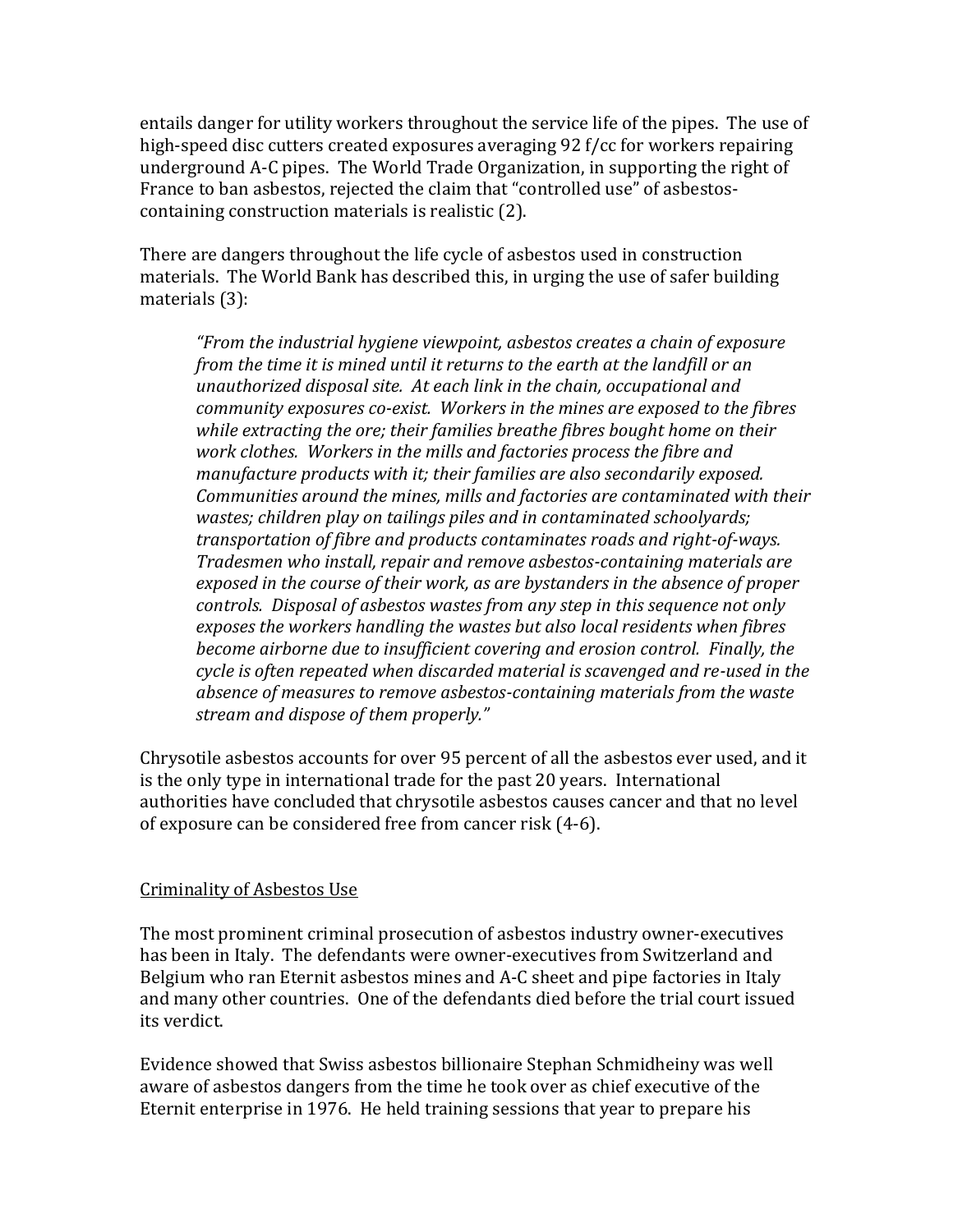managers on the issue of asbestos health hazards, so they could intimidate and deceive unionists and mislead concerned journalists and factory neighbors. He then sold or closed most of Eternit's worldwide asbestos businesses, putting the funds into a Swiss corporation, Anova. He hired a public relations firm to arrange the Italian bankruptcy in 1986 and to assure that all responsibility for harm in Italy would be confined to the Italian Eternit executives, and all liability would be limited to the old Swiss Eternit Group, which had little value and was essentially an empty shell .

Trial and appeal courts found Schmidheiny guilty of creating an environmental disaster and sentenced him to 18 years in jail. The case was thrown out on a legal technicality in its final appeal in 2014, on grounds that the statute of limitations barred prosecution for that offense more than 10 years after the Italian business closed in 1986 (7).

A manslaughter trial then proceeded against Schmidheiny in Turin resulting in conviction in May of 2019. Three more manslaughter and murder trials are proceeding against Schmidheiny in other regions of Italy, where thousands of deaths have occurred among Eternit workers and their family members and people with environmental exposure near the closed manufacturing plants.

Extensive corporate documents disclosed in legal discovery show that since the 1930s and 1940s, major firms in many industries (oil, chemical, shipbuilding, automotive, rubber, etc.), in addition to the big asbestos companies, were well aware of the deadliness of asbestos. But the workers were not warned or protected, and very few were compensated for disability and death. A "*conspiracy of silence*" enabled the use of asbestos to rise for decades during which workers had no idea of the delayed lethal danger of breathing the dust in the air at levels they often couldn't even see. The record of patently criminal corporate behavior was business-asusual. Juries in US and Australian and Brazilian civil courts have assessed punitive damages against a number of corporations.

## Asbestos and the Dadex Case in Pakistan

In January 2013, the Pakistan National Assembly's Standing Committee on Human Resource Development recommended that Pakistan ban the import and use of chrysotile asbestos. When the Chairman of the International Chrysotile Association expressed the opposition to that recommendation to Dr. Mahmood A. Khwaja (Senior Adviser, Chemicals and Sustainable Industrial Development, Sustainable Development Policy Institute of Pakistan), this brought a response from 143 public health scientists and organizations from thirty countries (8).

"The signers of the Statement: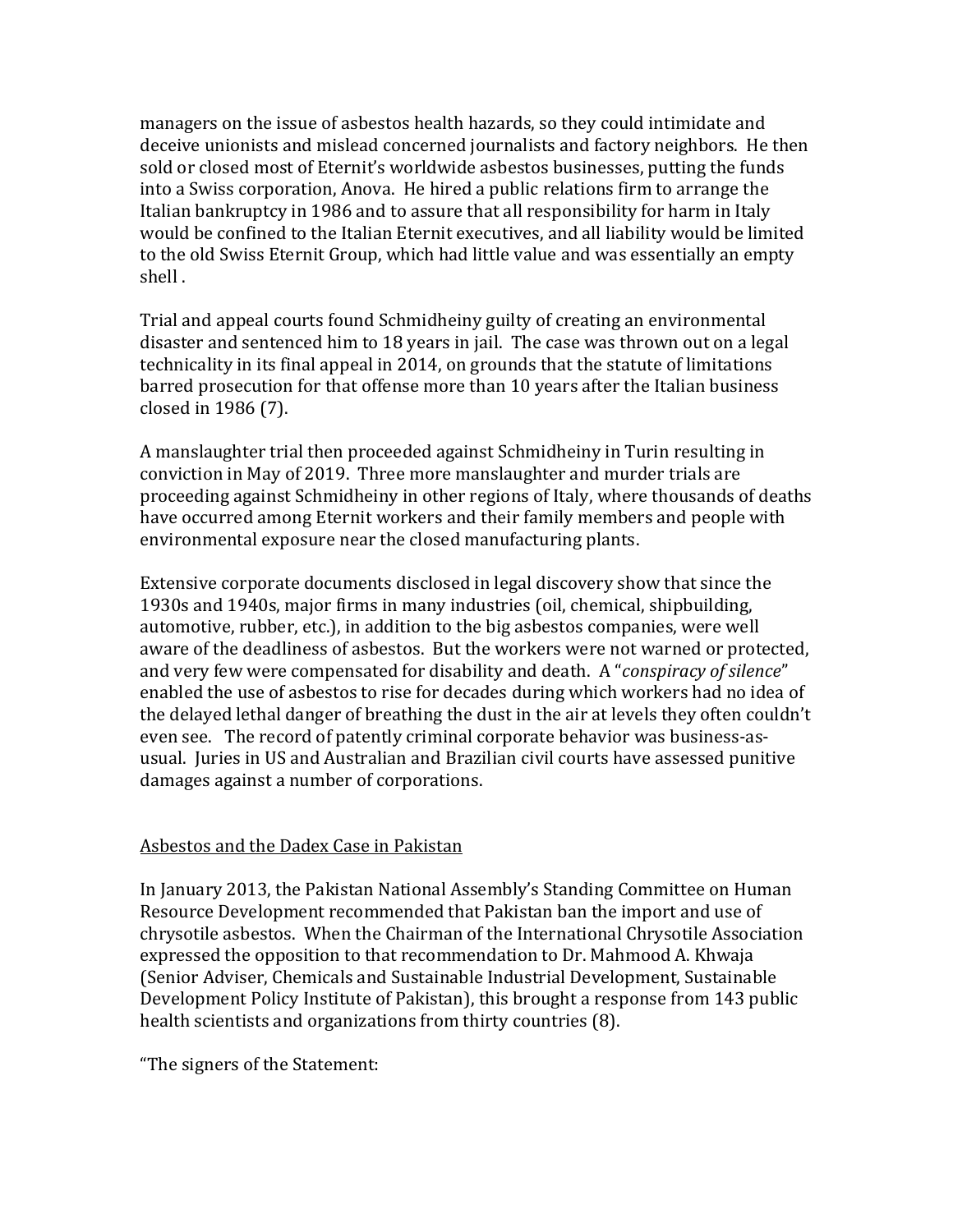\* Condemn the dangerous misinformation that the International Chrysotile Association (a lobby group for the global asbestos industry) is disseminating in Pakistan, because this misinformation will cause unnecessary disease and death.

\* Condemn the International Chrysotile Association for trying to undermine a public health initiative in Pakistan to protect the people of Pakistan from asbestos-related diseases and death.

\* Emphasize that the scientific consensus is clear that all asbestos causes harm to health and that the use of any form of asbestos should be globally banned.

\* Urge the Government of Pakistan to protect the health of its citizens by banning the import and use of asbestos, as the Pakistan National Assembly's Standing Committee on Human Resource Development has recommended."

In considering the Dadex case now before the Pakistan Supreme Court for further review based on the independent expert report submitted to the honorable Court, the Court has learned of the positions of leading authoritative international organizations, including WHO, ILO, and other United Nations bodies. Dadex, like asbestos-cement manufacturing plants all over Asia including Pakistan, has experienced occupational disease including cancer among the workers and asbestos pollution in the plant and at an external asbestos waste dumping site. Large waste dumps consisting of fine chrysotile asbestos fibers and small pieces of asbestoscement are produced as a design feature of this industry, because breakage occurs in manufacturing, and the pieces of broken asbestos-cement sheets and pipes can't be recycled or sold.

Governments everywhere have been unable to properly protect manufacturing plant workers and construction workers using the products; similarly, governmental environmental authorities everywhere have proved inadequate to control pollution around asbestos factories and waste dump sites. This has been the case all over the world, and this is why it makes sense to ban asbestos and switch to safer alternative materials. Asbestos is a silent killer, a fine dust with no warning properties that causes cancer years after exposure occurs.

## **Conclusion**

Public awareness that even environmental exposure causes mesothelioma has led the leading industrial countries and many others to ban asbestos. The asbestos industry is making its last stand in Asia, as long as governments will tolerate its business model and allow the needless, widespread construction of people's living and working environment with a deadly mineral.

In Brazil, the courts shut down the asbestos industry in 2017. The Supreme Court of Brazil decided that since asbestos use could not be controlled and the lethality of all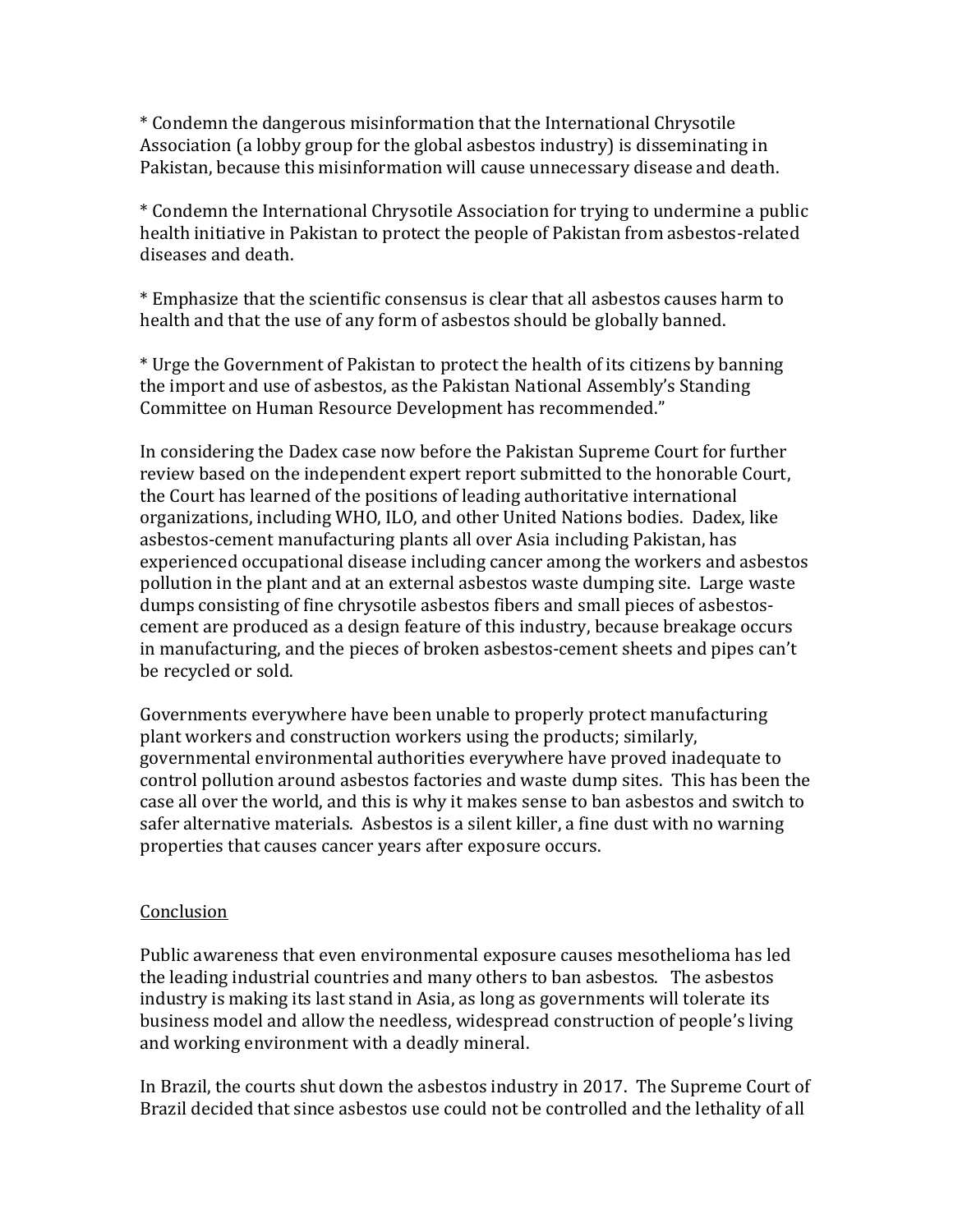forms of asbestos was firmly established, its use would have to be stopped – and it was. The Supreme Court in Pakistan is now well placed to take similar action to close down this criminal industry in Pakistan.

# **References**

- 1. Review of substitutes for asbestos construction products by a WHO temporary advisor. Annex 4 in *National Programmes for Elimination of Asbestos-Related Diseases: Review and Assessment 07-08 June 2011, Bonn* Copenhagen: World Health Organization Regional Office for Europe, 2012, Annex 4, pp. 22-29. [http://www.euro.who.int/\\_\\_data/assets/pdf\\_file/0005/176261/National-](http://www.euro.who.int/__data/assets/pdf_file/0005/176261/National-Programmes-For-Elimination-Of-Asbestos-related-Diseases-Review-And-Assessment.pdf)[Programmes-For-Elimination-Of-Asbestos-related-Diseases-Review-And-](http://www.euro.who.int/__data/assets/pdf_file/0005/176261/National-Programmes-For-Elimination-Of-Asbestos-related-Diseases-Review-And-Assessment.pdf)[Assessment.pdf](http://www.euro.who.int/__data/assets/pdf_file/0005/176261/National-Programmes-For-Elimination-Of-Asbestos-related-Diseases-Review-And-Assessment.pdf)
- 2. *European Communities – Measures Affecting Asbestos and Asbestos-Containing Products*. AB-2000-11 Report of the Appellate Body, WT/DS135/AB/R World Trade Organization, Geneva, (March 12, 2001). [https://www.wto.org/english/tratop\\_e/dispu\\_e/135abr\\_e.pdf](https://www.wto.org/english/tratop_e/dispu_e/135abr_e.pdf)
- 3. *Good Practice Note: Asbestos: Occupational and Community Health Issues* (17 pp). World Bank Group, Washington DC (May 2009). [https://siteresources.worldbank.org/EXTPOPS/Resources/AsbestosGuidanc](https://siteresources.worldbank.org/EXTPOPS/Resources/AsbestosGuidanceNoteFinal.pdf) [eNoteFinal.pdf](https://siteresources.worldbank.org/EXTPOPS/Resources/AsbestosGuidanceNoteFinal.pdf)
- 4. Al-Delaimy WK. The JPC-SE Position Statement on Asbestos: A Long-Overdue Appeal by Epidemiologists to Ban Asbestos Worldwide and End Related Global Environmental Injustice. *Environ. Health Perspect.* 2013 May; 121(5): a144–a145. <https://www.ncbi.nlm.nih.gov/pmc/articles/PMC3673210/>
- 5. *Asbestos (Chrysotile, Amosite, Crocidolite, Tremolite, Actinolite, and Anthophyllite)* IARC Monographs on the Evaluation of Carcinogenic Risks to Humans Volume 100C, International Agency for Research on Cancer, Lyon (2010) [https://monographs.iarc.fr/wp](https://monographs.iarc.fr/wp-content/uploads/2018/06/mono100C-11.pdf)[content/uploads/2018/06/mono100C-11.pdf](https://monographs.iarc.fr/wp-content/uploads/2018/06/mono100C-11.pdf)
- 6. *Chrysotile Asbestos*. World Health Organization, Geneva (2014). [https://www.who.int/ipcs/assessment/public\\_health/chrysotile\\_asbestos\\_s](https://www.who.int/ipcs/assessment/public_health/chrysotile_asbestos_summary.pdf) [ummary.pdf](https://www.who.int/ipcs/assessment/public_health/chrysotile_asbestos_summary.pdf)